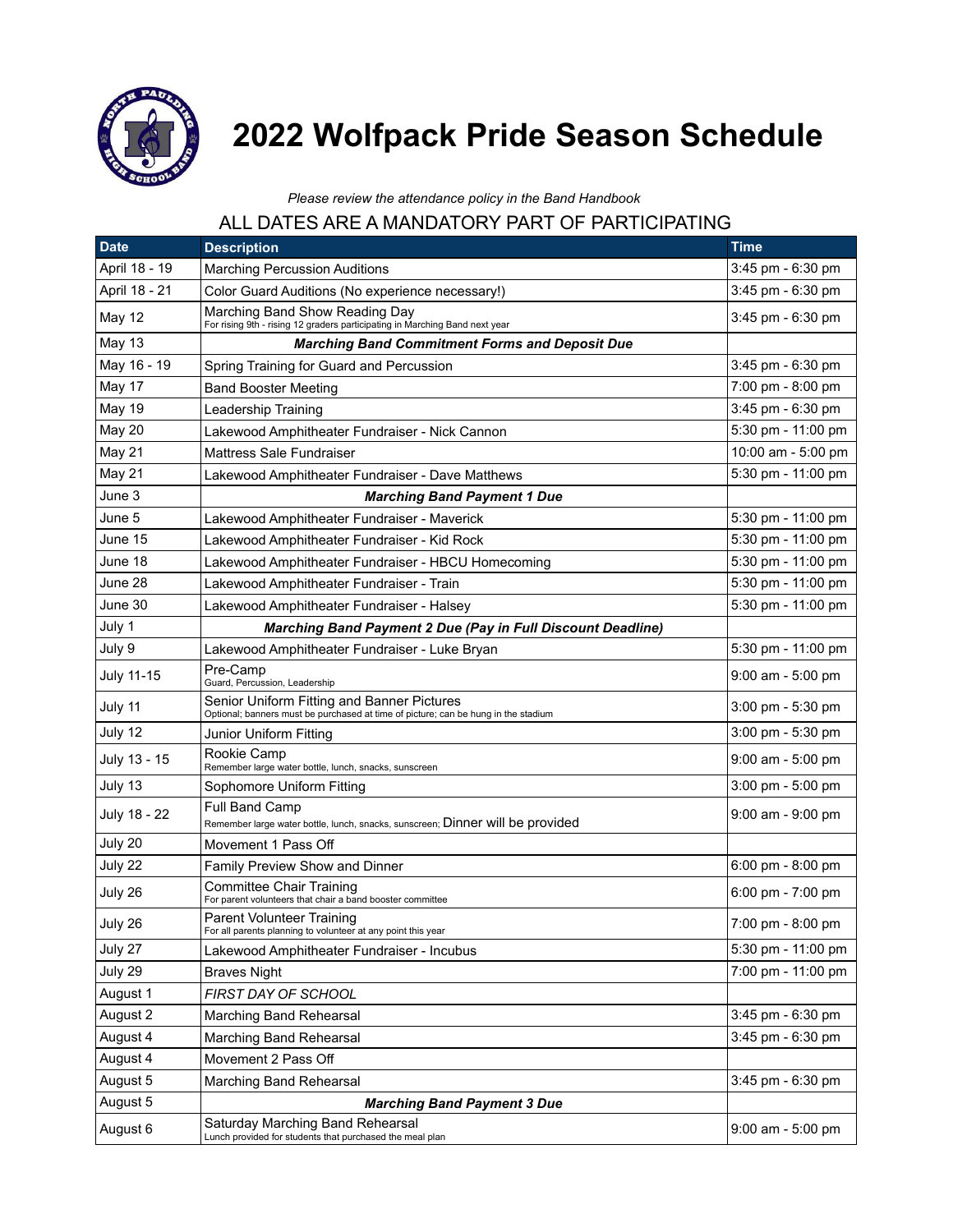| August 7     | Lakewood Amphitheater Fundraiser - TBA                                                                           | 5:30 pm - 11:00 pm  |
|--------------|------------------------------------------------------------------------------------------------------------------|---------------------|
| August 8     | Sectionals for Guard, Percussion, Flutes, and Clarinets                                                          | 3:45 pm - 6:30 pm   |
| August 8     | Sectionals for Winds that have not passed off                                                                    | 3:45 pm - 5:30 pm   |
| August 9     | Marching Band Rehearsal                                                                                          | 3:45 pm - 6:30 pm   |
| August 9     | <b>Band Booster Meeting</b>                                                                                      | 7:00 pm - 8:00 pm   |
| August 11    | Marching Band Rehearsal                                                                                          | 3:45 pm - 6:30 pm   |
| August 12    | Marching Band Rehearsal                                                                                          | 3:45 pm - 6:30 pm   |
| August 13    | Rock-A-Thon Fundraiser                                                                                           | 5:00 pm - 11:30 pm  |
| August 15    | Sectionals for Guard, Percussion, and Saxophones                                                                 | 3:45 pm - 6:30 pm   |
| August 15    | Sectionals for Winds that have not passed off                                                                    | 3:45 pm - 5:30 pm   |
| August 16    | Marching Band Rehearsal                                                                                          | 3:45 pm - 6:30 pm   |
| August 18    | Marching Band Rehearsal                                                                                          | 3:45 pm - 6:30 pm   |
| August 18    | Moe's Dinner Night                                                                                               |                     |
| August 19    | <b>HOME vs Allatoona</b><br>Dinner provided for students that purchased the meal plan                            | 3:45 pm - 10:30 pm  |
| August 20    | Senior Dinner<br>Details TBA                                                                                     | 6:00 pm - 8:00 pm   |
| August 22    | Sectionals for Guard, Percussion, Trumpets, and Mellophones                                                      | 3:45 pm - 6:30 pm   |
| August 22    | Sectionals for Winds that have not passed off                                                                    | 3:45 pm - 5:30 pm   |
| August 23    | Marching Band Rehearsal                                                                                          | 3:45 pm - 6:30 pm   |
| August 24    | Lakewood Amphitheater Fundraiser - Santana                                                                       | 5:30 pm - 11:00 pm  |
| August 25    | Marching Band Rehearsal                                                                                          | 3:45 pm - 6:30 pm   |
| August 25    | Movement 3 Pass Off                                                                                              |                     |
| August 26    | <b>AWAY vs East Paulding</b><br>Dinner provided for students that purchased the meal plan                        | 3:45 pm - 11:00 pm  |
| August 27    | Saturday Marching Band Rehearsal<br>Lunch provided for students that purchased the meal plan                     | $9:00$ am - 5:00 pm |
| Augsut 29    | Sectionals for Guard, Percussion, Trombones, Euphoniums, and Tubas                                               | 3:45 pm - 6:30 pm   |
| Augsut 29    | Sectionals for Winds that have not passed off                                                                    | 3:45 pm - 5:30 pm   |
| August 30    | Marching Band Rehearsal                                                                                          | 3:45 pm - 6:30 pm   |
| September 1  | Marching Band Rehearsal                                                                                          | 3:45 pm - 6:30 pm   |
| September 2  | <b>Marching Band Payment 4 Due</b>                                                                               |                     |
| September 2  | HOME vs Kennesaw Mountain<br>Dinner provided for students that purchased the meal plan                           | 3:45 pm - 10:30 pm  |
| September 6  | Marching Band Rehearsal                                                                                          | 3:45 pm - 6:30 pm   |
| September 8  | Marching Band Rehearsal                                                                                          | 3:45 pm - 6:30 pm   |
| September 9  | <b>AWAY vs South Paulding</b><br>Dinner provided for students that purchased the meal plan                       | 3:45 pm - 6:30 pm   |
| September 10 | <b>Paulding Meadows</b>                                                                                          | <b>TBA</b>          |
| September 11 | Lakewood Amphitheater Fundraiser - TBA                                                                           | 5:30 pm - 11:00 pm  |
| September 12 | Sectionals for Guard, Percussion, Woodwinds, and Brass                                                           | 3:45 pm - 6:30 pm   |
| September 12 | Sectionals for Winds that have not passed off                                                                    | 3:45 pm - 5:30 pm   |
| September 13 | Marching Band Rehearsal                                                                                          | 3:45 pm - 6:30 pm   |
| September 13 | <b>Band Booster Meeting</b>                                                                                      | 7:00 pm - 8:00 pm   |
| September 15 | Marching Band Rehearsal                                                                                          | 3:45 pm - 6:30 pm   |
| September 15 | Moe's Dinner Night                                                                                               |                     |
| September 16 | <b>AWAY vs Pope</b><br>Dinner provided for students that purchased the meal plan<br>THIS GAME IS STILL MANDATORY | 3:45 pm - 11:00 pm  |
| September 26 | Marching Band Rehearsal<br>THIS IS A MONDAY REHEARSAL                                                            | 3:45 pm - 6:30 pm   |
| September 27 | Marching Band Rehearsal                                                                                          | 3:45 pm - 6:30 pm   |
| September 29 | Marching Band Rehearsal                                                                                          | 3:45 pm - 6:30 pm   |